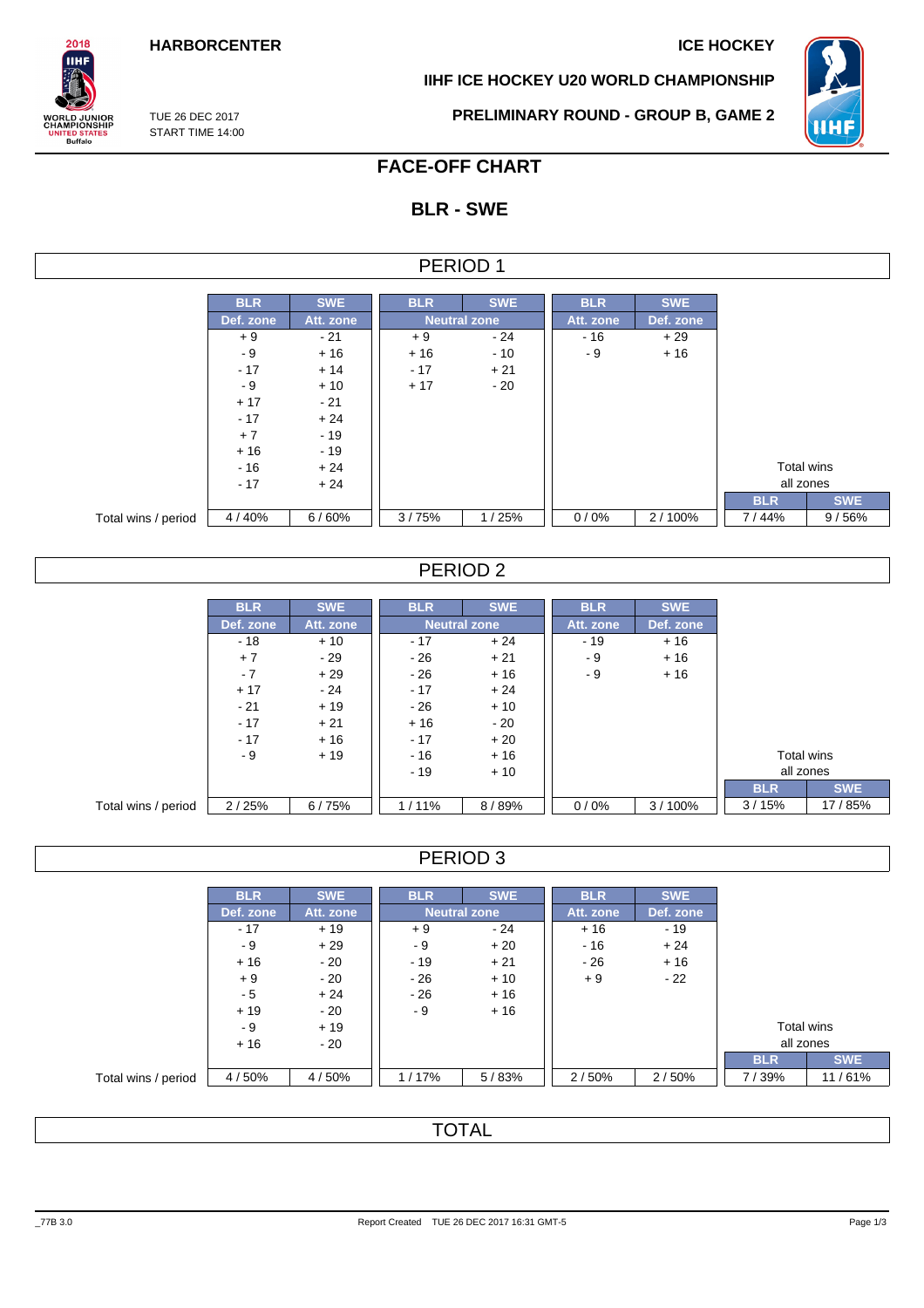## **HARBORCENTER ICE HOCKEY**

# $2018$ **IIHF WORLD JUNIOR**<br>CHAMPIONSHIP UNITED STATES<br>Buffalo

## **IIHF ICE HOCKEY U20 WORLD CHAMPIONSHIP**

**PRELIMINARY ROUND - GROUP B, GAME 2**



TUE 26 DEC 2017 START TIME 14:00

|                   | <b>BLR</b> | <b>SWE</b> | <b>SWE</b><br><b>BLR</b> |                     | <b>BLR</b> | <b>SWE</b> | Total wins |            |  |
|-------------------|------------|------------|--------------------------|---------------------|------------|------------|------------|------------|--|
|                   | Def. zone  | Att. zone  |                          | <b>Neutral zone</b> | Att. zone  | Def. zone  | all zones  |            |  |
|                   |            |            |                          |                     |            |            | <b>BLR</b> | <b>SWE</b> |  |
| Total wins / game | 10/38%     | 16/62%     | 5/26%                    | 14/74%              | 2/22%      | 78%        | 17/31%     | 37/69%     |  |